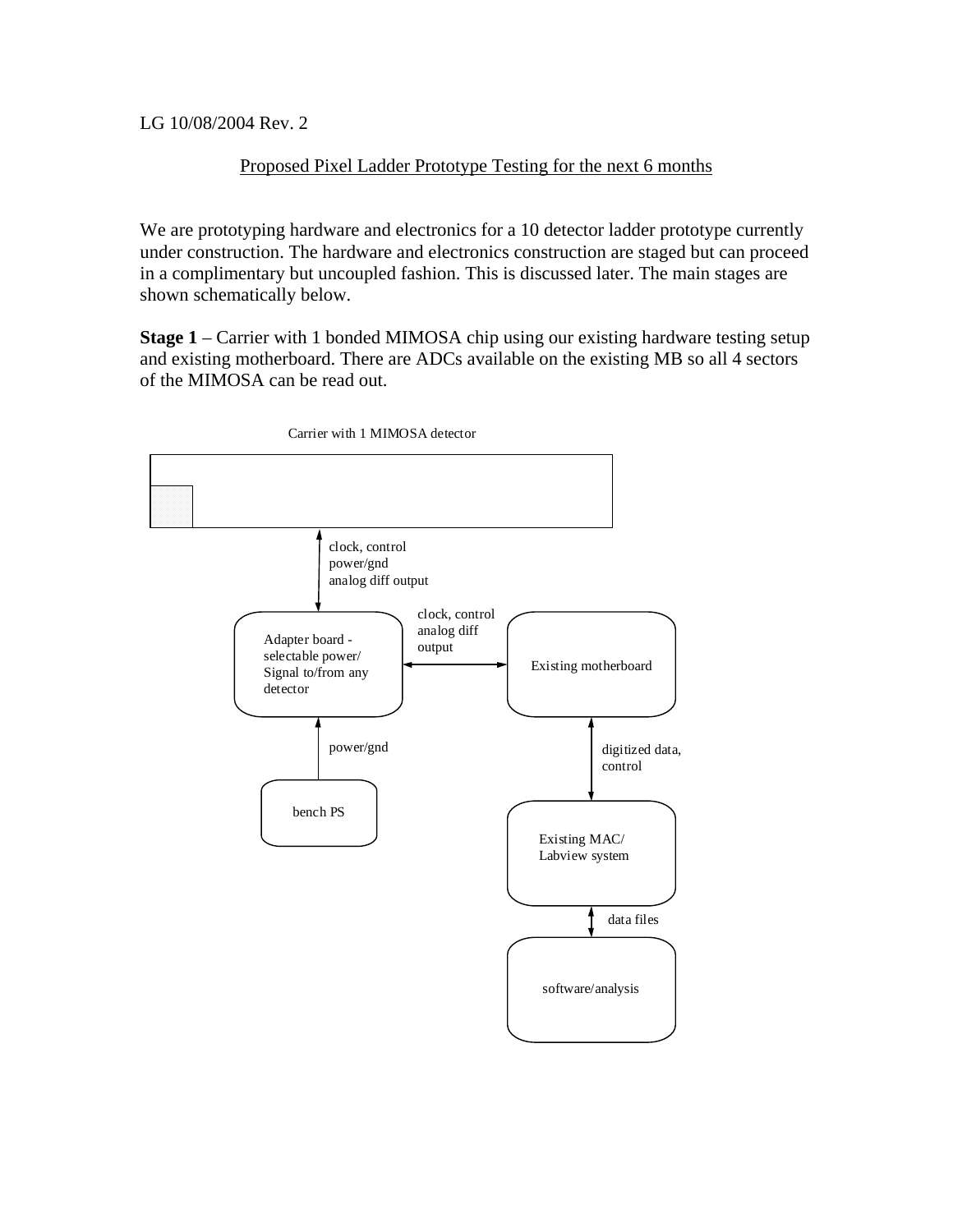| Stage 1 Pieces              | Persons responsible |
|-----------------------------|---------------------|
| Carrier with MIMOSA         | $L_G$               |
| Adapter board               | $L_G$               |
| <b>Existing MB</b>          | FB, XX, HM          |
| Existing MAC/Labview system | <b>HM</b>           |
| Software/Analysis           | XX, LP, MO, EY      |

Stage 1 – prototype goals

- 1. Cable performance with 1 detector
- 2. Mechanical assembly with 1 detector / bonding

**Stage 2** – Carrier with multiple bonded MIMOSA detectors using the new ADC daughter cards and new motherboard read out via the pci based receiver card.



Carrier with  $\leq$  = 10 MIMOSA detectors

Stage 2 Pieces Persons responsible Carrier with MIMOSAs LG